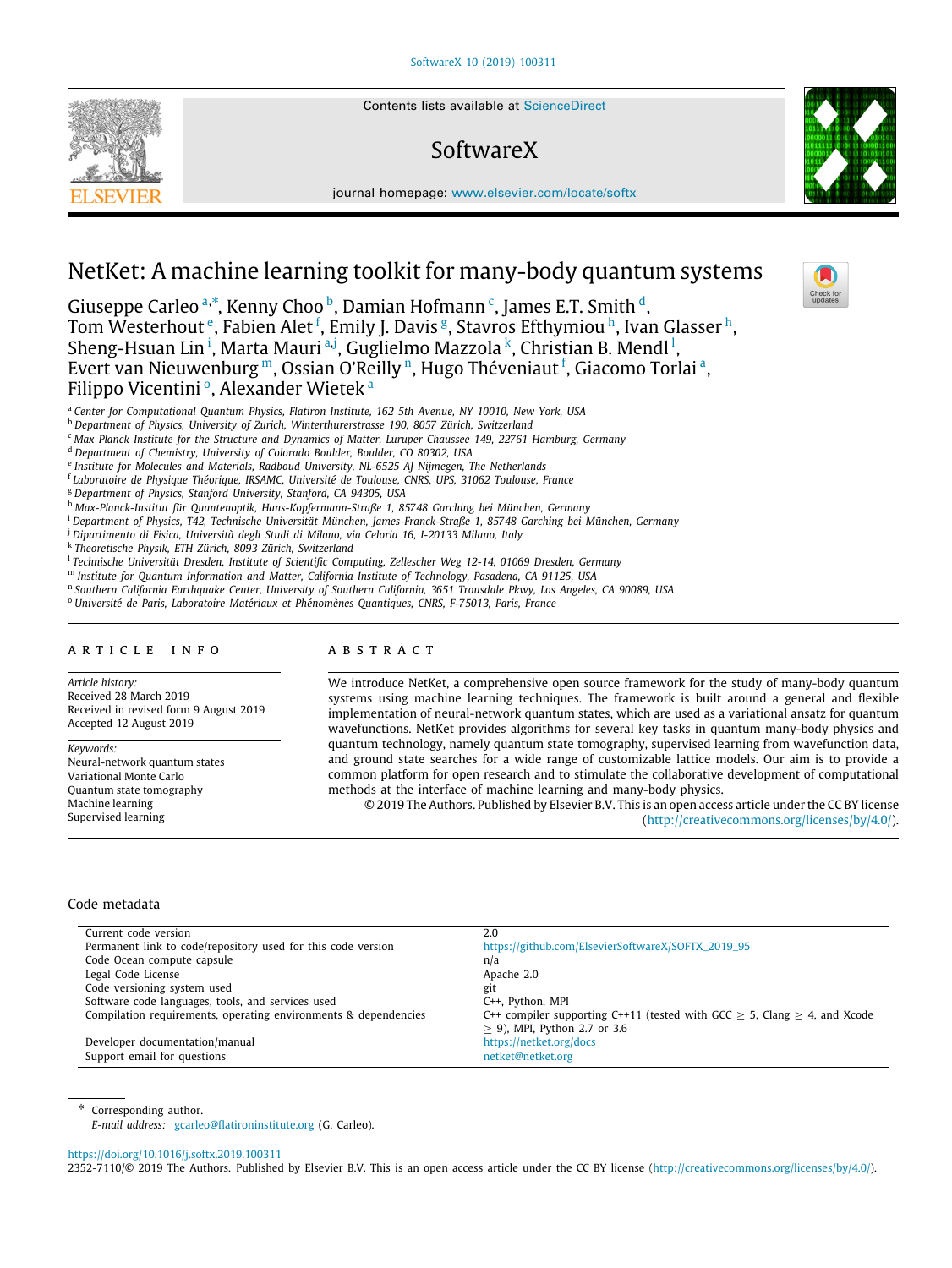# **1. Motivation and significance**

Recent years have seen a tremendous activity around the development of physics-oriented numerical techniques based on machine learning (ML) tools [\[1\]](#page-6-0). In the context of many-body quantum physics, one of the main goals of these approaches is to tackle complex quantum problems using compact representations of many-body states based on artificial neural networks. These representations, dubbed neural-network quantum states (NQS) [[2\]](#page-6-1), can be used for several applications. In the supervised learning setting, they can be used, e.g., to learn existing quantum states for which a non-NQS representation is available [\[3\]](#page-6-2). In the unsupervised setting, they can be used to reconstruct complex quantum states from experimental measurements, a task known as quantum state tomography [[4](#page-6-3)]. Finally, in the context of purely variational applications, NQS can be used to find approximate ground- and excited-state solutions of the Schrödinger equation  $[2,5-9]$  $[2,5-9]$  $[2,5-9]$  $[2,5-9]$ , as well as to describe unitary  $[2,10,11]$  $[2,10,11]$  $[2,10,11]$  $[2,10,11]$  and dissipative [[12–](#page-6-8)[15\]](#page-6-9) many-body dynamics. Despite the increasing methodological and theoretical interest in NQS and their applications, a set of comprehensive, easy-to-use tools for research applications is still lacking. This is particularly pressing as the complexity of NQS-related approaches and algorithms is expected to grow rapidly given these first successes, steepening the learning curve.

The goal of NetKet is to provide a set of primitives and flexible tools to ease the development of cutting-edge ML applications for quantum many-body physics. NetKet also wants to help bridge the gap between the latest and technically demanding developments in the field and those scholars and students who approach the subject for the first time. Pedagogical tutorials are provided to this aim. Serving as a common platform for future research, the NetKet project is meant to stimulate the open and easy-to-certify development of new methods and to provide a common set of tools to reproduce published results.

A central philosophy of the NetKet framework is to provide tools that are as simple as possible to use for the end user. Given the huge popularity of the Python programming language and of the many accompanying tools gravitating around the Python ecosystem, we have built NetKet as a full-fledged Python library. This simplicity of use however does not come at the expense of performance. With this efficiency requirement in mind, all critical routines and components of NetKet have been written in C++11.

# **2. Software description**

We will first give a general overview of the structure of the code in Section [2.1](#page-1-0) and then provide additional details on the functionality of NetKet in Section [2.2](#page-1-1).

## *2.1. Software architecture*

<span id="page-1-0"></span>The core of NetKet is implemented in C++. For ease of use and in order to facilitate the integration with other frameworks, a Python interface is provided, which exposes all high-level functionality from the C++ core via pybind11  $[16]$  bindings. Use of the Python interface is recommended for users building on the library for research purposes, while the C++ code should be modified for extending the NetKet library itself.

NetKet is divided into several submodules. The modules graph, hilbert, and operator contain the classes necessary for specifying the structure of the many-body Hilbert space, the Hamiltonian, and other observables of a quantum system.

The core component of NetKet is the machine module, which provides different variational representations of the quantum wavefunction, particularly in the form of NQS. Encodings of mixed states, needed to describe dissipative quantum system, are implemented in the machine.densitymatrix submodule in the form of Neural Density Operators (NDO) [[17](#page-6-11)]. The variational, supervised, and unsupervised modules contain driver classes for energy optimization, supervised learning, and quantum state tomography, respectively. These driver classes are supported by the sampler and optimizer modules, which provide classes for performing Variational Monte Carlo (VMC) sampling and optimization steps.

The exact module provides functions for exact diagonalization (ED) based on SciPy [\[18\]](#page-6-12) and time propagation of the full quantum state, in order to allow for easy benchmarking and exploration of small systems within the NetKet framework. The NetKet operator classes implement the SciPy linear-operator interface and can also be converted to sparse and dense matrices, providing interoperability with Python code. In particular, the sparse and dense ED routines provided by the exact module are implemented as thin wrappers around SciPy functionality. The dynamics module provides basic ODE solvers for exact time propagation.

The utility modules output, stats, and util contain some additional functionality for output and statistics that is used internally in other parts of NetKet.

An overview of the most important modules and their dependencies is given in [Fig.](#page-2-0) [1.](#page-2-0) A more detailed description of the module contents will be given in the next section.

NetKet uses the Eigen 3 library [[19](#page-6-13)] for linear algebra routines. In the Python interface, Eigen datatypes are transparently converted to and from NumPy [\[20\]](#page-6-14) arrays by pybind11. The NetKet driver classes provide methods to directly write the simulation output to JSON files, which is done with the help of the nlohman $n/j$ son library for C++ [[21](#page-6-15)]. Parallelization is implemented based on the Message Passing Interface (MPI), allowing to substantially decrease running time. Specifically, the Monte Carlo sampling of expectation values implemented in the variational.Vmc class is parallelized, with each node drawing independent samples from the probability distribution which are averaged over all nodes.

## *2.2. Software functionalities*

<span id="page-1-1"></span>The core feature of NetKet is the variational representation of quantum states by artificial neural networks. Given a variational state, the task is to optimize its parameters with regard to a specified loss function, such as the total energy for ground state searches or the (negative) overlap with a given target state. In this section, we will discuss the models, types of variational wavefunctions, and learning schemes that are available in NetKet.

#### *2.2.1. Model specification*

NetKet currently supports lattice models with a finite Hilbert space of the form  $\mathcal{H} = \mathcal{H}_{local}^{\otimes N}$  where *N* denotes the number of lattice sites and  $H<sub>local</sub>$  denotes the local Hilbert space of each site. The system is defined on a graph with a set of *N* sites and a set of edges (also called bonds) between pairs of sites. This graph structure is used to help with the definition of operators on the lattice and to encode the spatial structure of the model, which is necessary, e.g., to work with convolutional neural networks (CNNs). NetKet provides the predefined Hypercube and Lattice graphs. Furthermore, CustomGraph supports arbitrary edge-colored graphs, where each edge is associated with an integer label called its color. This color can be used to describe different types of bonds.

General lattice spin models can be described straightforwardly in this manner. Bosonic lattice models can also be easily represented by truncating the local Hilbert space to only allow for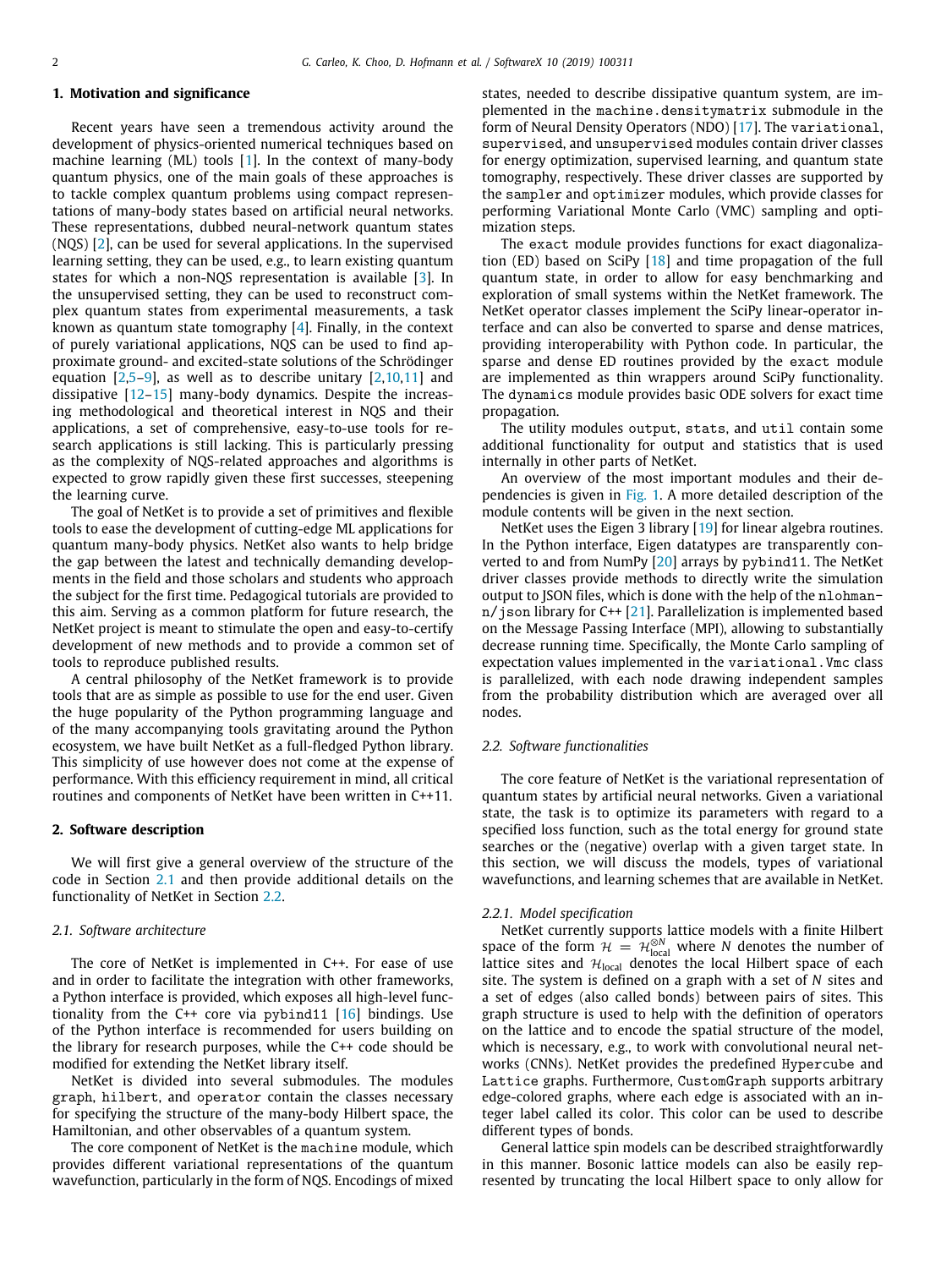

<span id="page-2-0"></span>Fig. 1. The main submodules of the netket Python module and their dependencies from a user perspective (i.e., only dependencies in the public interface are shown). Below each submodule, examples of contained classes and functions are displayed. In a typical workflow, users will first define a quantum model, specify a variational representation of the wavefunction as well as the Monte Carlo sampling and optimization methods, and then run the simulation using one of the driver classes. A more detailed description of the software architecture and features is given in the main text.

occupations of up to *N*<sub>local</sub> bosons per site [[22](#page-6-16)]. NetKet currently provides pre-defined Hamiltonians for the transverse-field Ising, Heisenberg, and Bose–Hubbard models. Other observables and custom Hamiltonians can also be specified: a convenient option for common lattice models is to use the GraphOperator class, which allows to construct a Hamiltonian from a family of 2-local operators acting on each bond of a selected color and a family of 1-local operators acting on each site. It is also possible to specify general *k*-local operators (as well as their products and sums) using the LocalOperator class.

While fermionic Hamiltonians are not fully supported in the present version, they can be implemented using a custom Jordan– Wigner mapping and the LocalOperator class [\[23\]](#page-6-17).

#### *2.2.2. Variational quantum states*

The purpose of variational states is to provide a compact and computationally efficient representation of quantum states. Since generally only a subset of the full many-body Hilbert space will be covered by a given variational ansatz, the aim is to use a parametrization that captures the relevant physical states for a given problem.

The variational wavefunctions supported by NetKet are provided as part of the machine module, which currently includes NQS but also Jastrow wavefunctions [\[24,](#page-6-18)[25](#page-6-19)] and matrix-product states (MPS) [\[26–](#page-6-20)[28](#page-6-21)].

Broadly, there are two main types of NQS available in NetKet: restricted Boltzmann machines (RBM) [\[29](#page-6-22)] and feed-forward neural networks (FFNN) [[8](#page-6-23)[,9](#page-6-5)[,30,](#page-6-24)[31](#page-6-25)]. Both types of networks are fully complex, i.e., with both complex-valued parameters and output.

The machine module contains the RbmSpin class for spin-1 2 (RbmSpinSymm) to capture lattice symmetries such as translation systems as well as two other variants: the symmetric RBM and inversion symmetries and the multi-valued RBM (RbmMultiVal) for systems with larger local Hilbert spaces (such as higher spins or bosonic systems).

FFNNs represent a broad and flexible class of networks and are implemented by the FFNN class. They consist of a sequence of layers available from the layer submodule, each layer performing either an affine transformation to the input vector or applying a non-linear activation function. There are currently two types of affine maps available:

- Dense fully-connected layers, which for an input  $\mathbf{x} \in \mathbb{C}^n$  and output  $y \in \mathbb{C}^m$  have the form  $y = Wx + b$  where  $W \in \mathbb{C}^{m \times n}$ and  $\mathbf{b} \in \mathbb{C}^m$  are called the *weight matrix* and *bias vector*, respectively.
- Convolutional layers [\[30](#page-6-24)[,32\]](#page-6-26) for hypercubic lattices.

As activation functions, rectified linear units (Relu) [[33](#page-6-27)], hyperbolic tangent (Tanh) [[34](#page-6-28)], and the logarithm of the hyperbolic cosine (Lncosh) are provided. RBMs without visible bias can be represented as single-layer FFNNs with ln cosh activation, allowing for a generalization of these machines to multiple layers [\[5\]](#page-6-4).

The machine module also provides more traditional variational wavefunctions, namely MPS with periodic boundary conditions (MPSPeriodic) and long-range Jastrow (Jastrow) wavefunctions, which allows for comparison of NQS with results obtained using these approaches.

Finally, NetKet also includes representations of mixed states in the machine.densitymatrix submodule, which most notably includes the real-valued NDO ansatz (NdmSpinPhase). For compatibility with the rest of the package, the vectorized representation of density matrices can be accessed through the same interface as NQS.

Custom wavefunctions may be provided by implementing subclasses of the AbstractMachine class in C++ or in Python by deriving netket.machine.CxxMachine.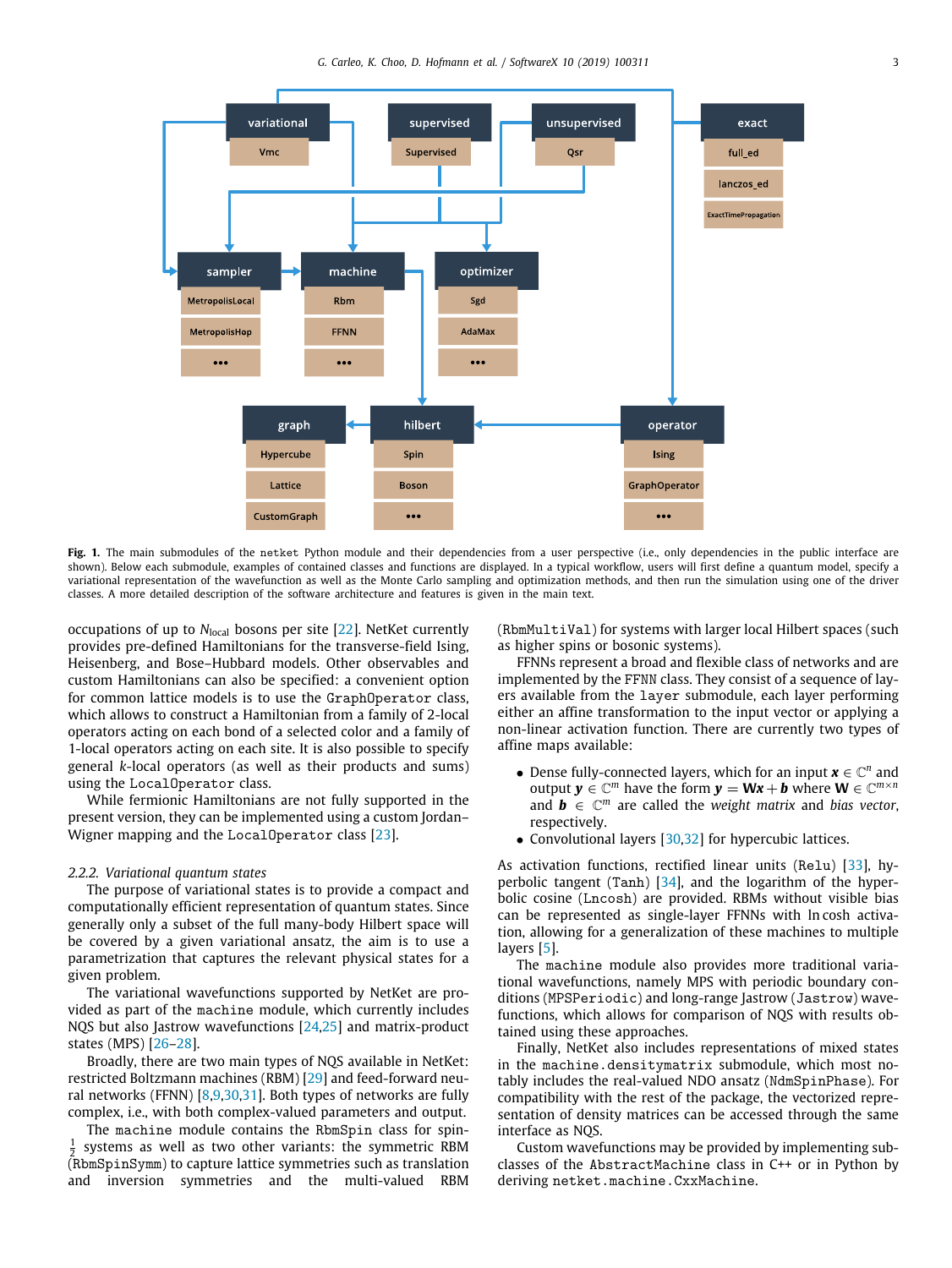#### *2.2.3. Supervised learning*

In supervised learning, a target wavefunction is given and the task is to optimize a chosen ansatz to represent it. This functionality is contained within the supervised module. Given a variational state  $|\varPsi_{\rm NN}({\bm\alpha})\rangle$  depending on the parameters  ${\bm\alpha}\in{\mathbb C}^m$ and a target state  $|\Psi_{\text{tar}}\rangle$ , the negative log overlap

$$
\mathcal{L}(\boldsymbol{\alpha}) = -\log \frac{\langle \Psi_{\text{tar}} | \Psi_{\text{NN}}(\boldsymbol{\alpha}) \rangle}{\langle \Psi_{\text{tar}} | \Psi_{\text{tar}} \rangle} \frac{\langle \Psi_{\text{NN}}(\boldsymbol{\alpha}) | \Psi_{\text{tar}} \rangle}{\langle \Psi_{\text{NN}}(\boldsymbol{\alpha}) | \Psi_{\text{NN}}(\boldsymbol{\alpha}) \rangle}
$$
(1)

is taken as the loss function to be minimized. The loss is computed in a Monte Carlo fashion by direct sampling of the target wavefunction. To minimize the loss, the gradient  $\nabla_{\alpha} \mathcal{L}$  of the loss function with respect to the parameters is calculated. This gradient is then used to update the parameters according to a specified gradient-based optimization scheme. For example, in stochastic gradient descent (SGD) the parameters are updated as

$$
\alpha \to \alpha - \lambda \nabla_{\alpha} \mathcal{L}
$$
 (2)

where  $\lambda$  is the learning rate. The different update rules supported by NetKet are contained in the optimizer module. Various types of optimizers are available, including SGD, AdaGrad [[35](#page-6-29)], AdaMax and AdaDelta [\[36\]](#page-6-30), AMSGrad [\[37](#page-7-0)], and RMSProp.

## *2.2.4. Unsupervised learning*

NetKet also allows to carry out unsupervised learning of unknown probability distributions, which in this context corresponds to quantum state tomography [[38](#page-7-1)]. Given an unknown quantum state, a neural network can be trained on projective measurement data to discover an approximate reconstruction of the state [[4\]](#page-6-3). In NetKet, this functionality is contained within the unsupervised.Qsr class.

For some given target quantum state  $|\Psi_{\text{tar}}\rangle$ , the training dataset  $D$  consists of a sequence of projective measurements σ *b* in different bases *b*, with underlying probability distribution  $P(\pmb{\sigma^b})~=~\left| \varPsi_{\text{tar}}(\pmb{\sigma^b}) \right|^2$ . The quantum reconstruction of the target state translates into minimizing the statistical divergence between the distribution of the measurement outcomes and the distribution generated by the NQS. This corresponds, up to a constant dataset entropy contribution, to maximizing the loglikelihood of the network distribution over the measurement data

$$
\mathcal{L} = \sum_{\sigma^b \in \mathcal{D}} \log \pi(\sigma^b) \,, \tag{3}
$$

where  $\pi$  denotes the probability distribution

$$
\pi(\boldsymbol{\sigma}) = \frac{|\Psi_{NN}(\boldsymbol{\sigma})|^2}{\sum_{\boldsymbol{\sigma}'} |\Psi_{NN}(\boldsymbol{\sigma}')|^2}.
$$
\n(4)

generated by the NQS wavefunction.

Note that, for every training sample where the measurement basis differs from the reference basis  $|\sigma\rangle$  of the NQS, a unitary transformation  $\hat{U}$  should be applied to appropriately change the basis,  $\Psi_{\rm NN}(\sigma^{\bm b}) = \hat{U}_{\bm b} \Psi_{\rm NN}(\sigma)$ .

The network parameters are updated according to the gradient of the log-likelihood  $\mathcal{L}$ . This can be computed analytically, and it requires expectation values over both the training data points and the network distribution  $\pi(\sigma)$ . While the first is trivial to compute, the latter should be approximated by a Monte Carlo average over configurations sampled from a Markov chain.

# *2.2.5. Variational Monte Carlo*

Finally, NetKet supports ground state searches for a given many-body quantum Hamiltonian *H*. In this context, the task is to optimize the parameters of a variational wavefunction  $\Psi$  in order

<span id="page-3-3"></span>

<span id="page-3-2"></span><span id="page-3-1"></span>**Fig. 2.** Variational optimization of the restricted Boltzmann machine for the one-dimensional spin- $\frac{1}{2}$  Heisenberg model. The main plot shows the Monte Carlo energy estimate, which converges to the exact ground state energy up to a relative error  $|(E - E_{\text{exact}})/E_{\text{exact}}|$  of 4.16 × 10<sup>-5</sup> within the 200 iteration steps shown. The inset shows the Monte Carlo estimate of the energy variance, which becomes zero in an exact eigenstate of the Hamiltonian.

to minimize the energy  $\langle H \rangle$ . The variational. Vmc driver class contains the main logic to optimize a variational wavefunction given a Hamiltonian, a sampler, and an optimizer.

The energy of a wavefunction  $\Psi(\sigma) = \langle \sigma | \Psi \rangle$  can be estimated as

$$
\langle \hat{H} \rangle = \frac{\sum_{\sigma, \sigma'} \Psi^*(\sigma) \langle \sigma | \hat{H} | \sigma' \rangle \Psi(\sigma')}{\sum_{\sigma} |\Psi(\sigma)|^2}
$$
  
= 
$$
\sum_{\sigma} \left( \sum_{\sigma'} \langle \sigma | \hat{H} | \sigma' \rangle \frac{\Psi(\sigma')}{\Psi(\sigma)} \right) \frac{|\Psi(\sigma)|^2}{\sum_{\sigma'} |\Psi(\sigma')|^2}
$$
  

$$
\approx \left\langle \sum_{\sigma'} \langle \sigma | \hat{H} | \sigma' \rangle \frac{\Psi(\sigma')}{\Psi(\sigma)} \right\rangle_{\sigma}
$$
 (5)

where in the last line  $\langle \cdot \rangle_{\sigma}$  denotes a stochastic expectation value taken over a sample of configurations  $\{\sigma\}$  drawn from the probability distribution corresponding to the variational wavefunction ([4\)](#page-3-0). This sampling is performed by classes from the sampler module, which generate Markov chains of configurations using the Metropolis algorithm [[39](#page-7-2)] to ensure detailed balance. Parallel tempering [\[40\]](#page-7-3) options are also available to improve sampling efficiency.

<span id="page-3-0"></span>In order to optimize the parameters of a machine to minimize the energy, a gradient-based optimization scheme can be applied as discussed in the previous section. The energy gradient can be estimated at the same time as  $\langle H \rangle$  [\[2](#page-6-1)[,25\]](#page-6-19). This requires computing the partial derivatives of the wavefunction with respect to the variational parameters, which can be obtained analytically for the RBM [\[2\]](#page-6-1) or via backpropagation [\[30,](#page-6-24)[31](#page-6-25)[,34\]](#page-6-28) for multi-layer FFNNs. In this case, the steepest descent update according to Eq.  $(2)$  $(2)$  is also a form of SGD, because the energy is estimated using a subset of the full data available from the variational wavefunction. Alternatively, often more stable convergence can be achieved by using the stochastic reconfiguration (SR) method [[41](#page-7-4)[,42\]](#page-7-5), which approximates the imaginary time evolution of the system on the submanifold of variational states. The SR approach is closely related to the natural gradient descent method used in machine learning [[43](#page-7-6)]. In the NetKet implementation, SR is performed using either an exact or an iterative linear solver, the latter being recommended when the number of variational parameters is large.

Information on the optimization run (sampler acceptance rates, energy, energy variance, expectation of additional observables, and the current variational parameters) for each iteration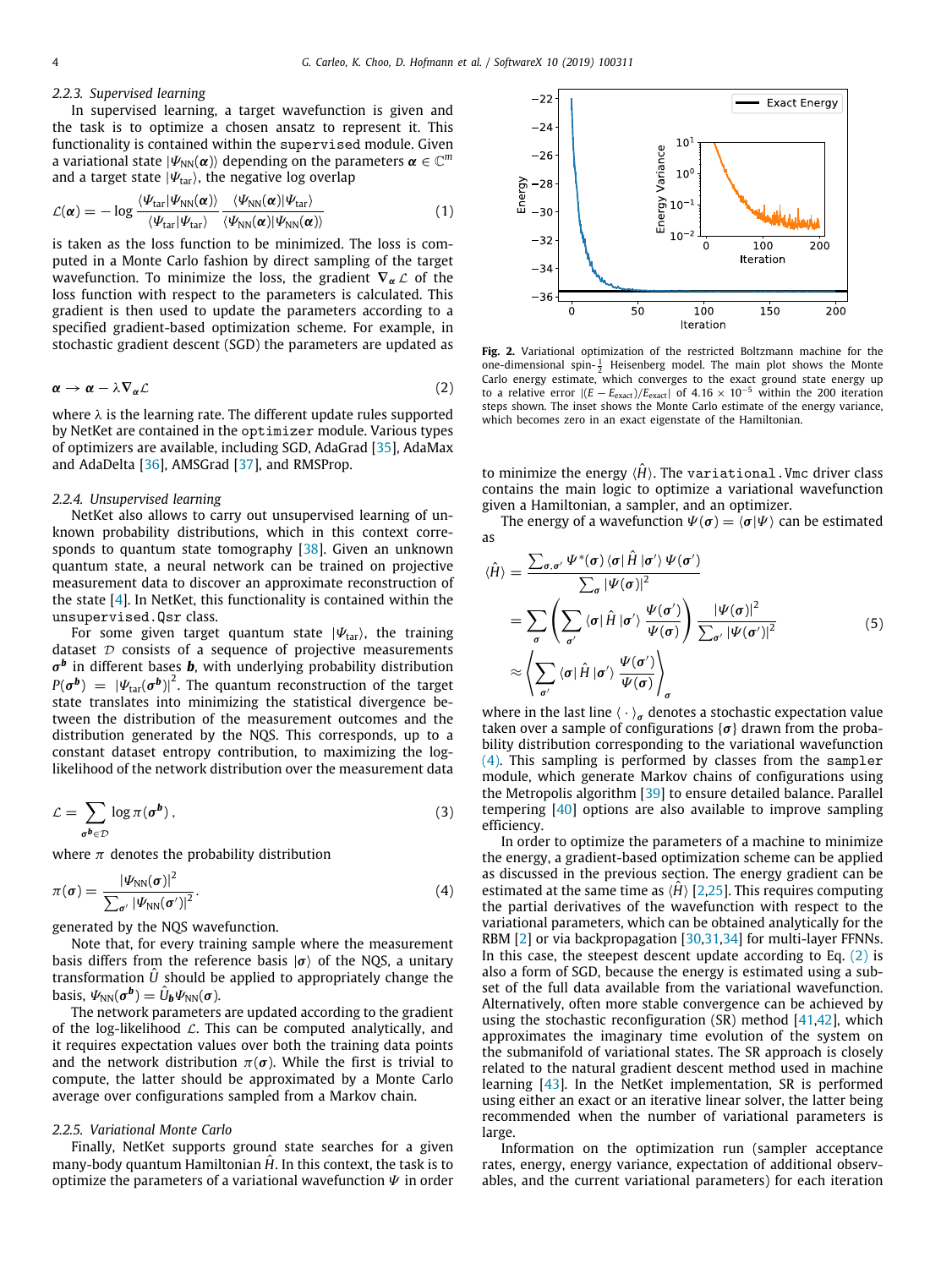```
1 import netket as nk
 \overline{2}3 # Define the graph: a 1D chain of 20 sites with periodic
 4 # boundary conditions
 5 g = nk . graph . Hypercube ( length =20 , n_dim=1 , pbc=True )
 6
 7 # Define the Hilbert Space: spin half degree of freedom at each
 8 # site of the graph, restricted to the zero magnetization sector \theta hi = nk hilbert Snin(s=0.5 total sz=0.0 graph=\theta)
   hi = nk. hilbert. Spin (s=0.5, \text{ total}_s z = 0.0, \text{ graph}=g)
10
11 # Define the Hamiltonian: spin half Heisenberg model
12 ha = nk. operator. Heisenberg (hilbert=hi)
13
14 # Define the ansatz: Restricted Boltzmann machine
15 # with 20 hidden units
16 ma = nk. machine. RbmSpin( hilbert=hi, n_hidden=20)
17
18 \# Initialise with machine parameters
19 ma. init_random_parameters (seed=1234, sigma=0.01)
20
21 # Define the Sampler: metropolis sampler with local
22 # exchange moves, i.e. nearest neighbour spin swaps
23 # which preserve the total magnetization
24 sa = nk . sampler . MetropolisExchange ( graph=g , machine=ma)
25
26 \# Define the optimiser: Stochastic gradient descent with
27 \# learning rate 0.01
28 opt = nk. optimizer. Sgd (learning_rate=0.01)
29
30 # Define the VMC object: Stochastic Reconfiguration "Sr" is used
31 gs = nk. variational. Vmc(hamiltonian=ha, sampler=sa,
32 optimizer=opt, n_samples=1000,
33 use_iterative=True, method= 'Sr')
34
35 # Run the VMC simulation for 1000 iterations
36 # and save the output into files with prefix "test"
37 # The machine parameters are stored in "test.wf"
38 # while the measurements are stored in "test.log"
39 gs.run(output_prefix='test', n_iter=1000)
```
**Listing 1:** Example script for finding the ground state of the one-dimensional spin- $\frac{1}{2}$  Heisenberg model using an RBM ansatz.

can be written to a log file in JSON format. Alternatively, they can be accessed directly inside the simulation loop in Python to allow for more flexible output.

## **3. Illustrative examples**

NetKet is available as a Python package and can be obtained from the Python package index (PyPI) [[44](#page-7-7)]. Assuming a properly configured Python environment, NetKet can be installed via the shell command

pip install netket

which will download, compile, and install the package. A working MPI environment is required to run NetKet. In case multiple MPI installations are present on the system and in order to avoid potential conflicts, we recommend to run the installation command as

CC=mpicc CXX=mpicxx pip install netket

with the desired MPI environment loaded in order to perform the build with the correct compiler. After a successful installation, the NetKet module can be imported in Python scripts.

Alternatively to installing NetKet locally, NetKet also uses the deployment of BinderHub from mybinder.org [[45](#page-7-8)] to build and deploy a stable version of the software, which can be found at <https://mybinder.org/v2/gh/netket/netket/v.2.0>. This allows users to run the tutorials or other small jobs without installing NetKet.



<span id="page-4-1"></span>**Fig. 3.** Supervised learning of the ground state of the one-dimensional spin- $\frac{1}{2}$ **Experiment** cannons of the ground state of the one dimensional spin  $\frac{1}{2}$  transverse field Ising model with 10 sites from ED data, using an RBM with 20 hidden units. The blue line shows the overlap between the RBM wavefunction and the exact wavefunction for each iteration.

#### *3.1. One-dimensional Heisenberg model*

As a first example, we present a Python script for obtaining a variational RBM representation of the ground state of the spin- $\frac{1}{2}$  Heisenberg model on a one-dimensional chain with periodic boundary conditions. The code for this example is shown in Listing [1](#page-4-0). [Fig.](#page-3-2) [2](#page-3-2) shows the evolution of the energy expectation value over the course of the optimization run. We see that for a small chain of 20 sites and an RBM with 20 hidden units, the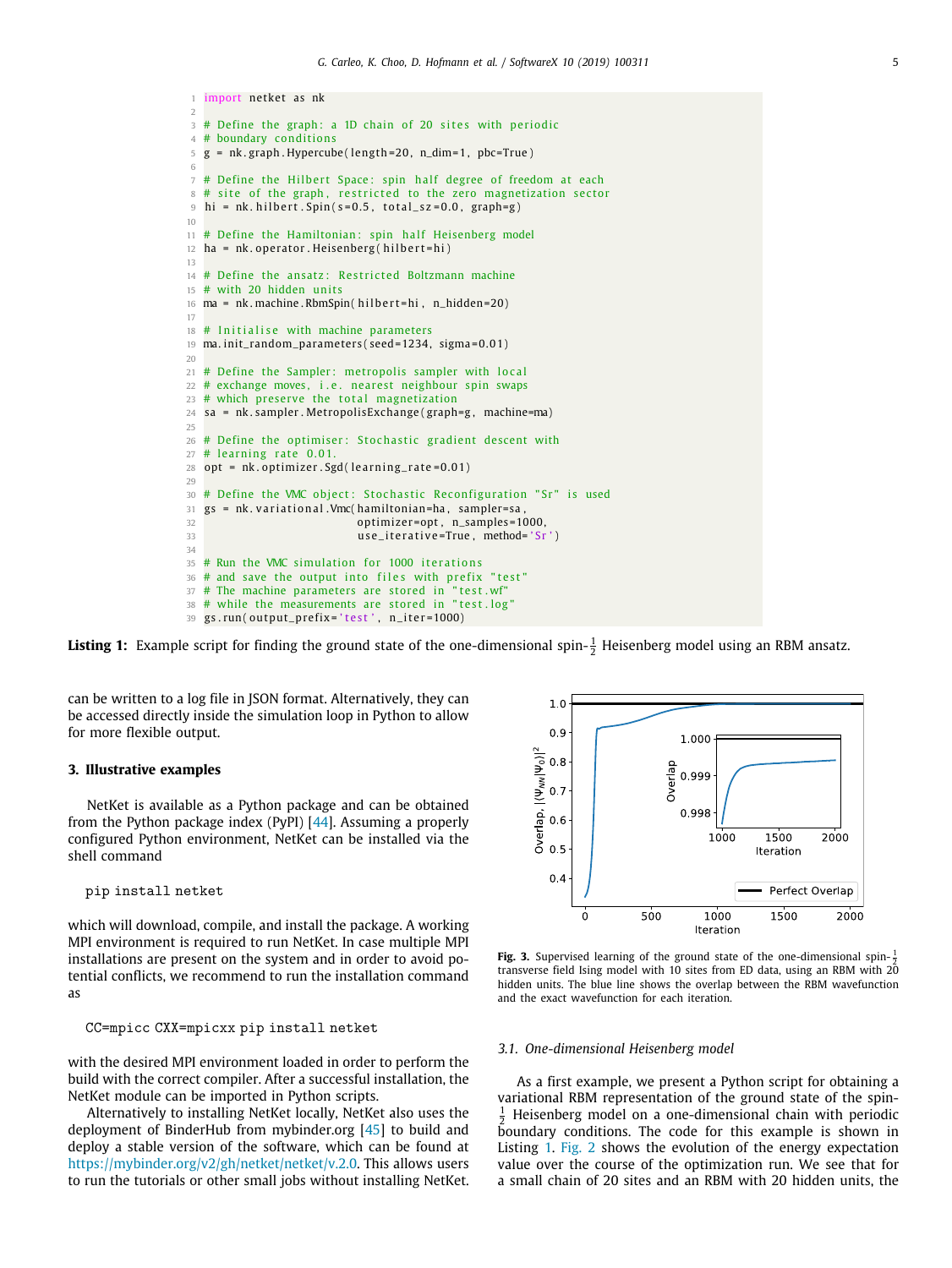```
1 import netket as nk
2 from numpy import log
 3
4 # 1D L a t t i c e
5 g = nk . graph . Hypercube ( length =10 , n_dim=1 , pbc=True )
 6
7 # Hilbert space of spins on the graph
 8 hi = nk. hilbert. Spin (s=0.5, graph=g)9
10 \# Ising spin Hamiltonian
11 ha = nk. operator. Ising(h=1.0, hilbert=hi)12
13 # Perform Exact Diagonalization to get lowest eigenvector
14 res = nk. exact. lanczos_ed (ha, first_n=1, compute_eigenvectors=True)
15
16 \# Store eigenvector as a list of training samples and targets
17 # The samples would be the Hilbert space configurations and
18 \# the targets should be wavefunction amplitudes.
19 hind = nk. hilbert. HilbertIndex(hi)
20 h_size = hind.n_states
21 targets = \left[\frac{\log(\text{res. eigenvectors}[0][i])}{\log(\text{res. eigenvectors}[i][i])}\right] for i in range(h\_size)22 samples = [hind.number_to_state(i) for i in range(h_size)]
2324 # Machine: Restricted Boltzmann machine
25 # with 20 hidden units
26 ma = nk. machine. RbmSpin( hilbert=hi, n_hidden=20)
27 ma. init_random_parameters (seed=1234, sigma=0.01)
28
29 # Optimizer
30 op = nk. optimizer. AdaMax()31
32 # Supervised Learning module
33 spvsd = nk . superv ised . Superv ised (machine=ma,
34 optimizer=op,
35 b atch \frac{\text{size}}{35}36 samples = samples , samples = samples , samples = samples , samples , samples , samples , samples , samples , \sim37 targets=targets)
38
39 \# Run the optimization for 2000 iterations
40 spvsd.run(n_iter=2000, output_prefix='test',
41 loss_function="Overlap_phi")
```
**Listing 2:** Example script for supervised learning. A RBM ansatz is optimized to represent the ground state of the one-dimensional spin- $\frac{1}{2}$  transverse field Ising model obtained by ED for this example.

energy converges to a relative error of the order 10−<sup>5</sup> within about 100 iteration steps.

#### *3.2. Supervised learning*

As a second example, we use the supervised learning module in NetKet to optimize an RBM to represent the ground state of the transverse field Ising model. The example script is shown in Listing [2](#page-5-0). The exact ground state wavefunction is first obtained by exact diagonalization and then used for training the RBM state by minimizing the overlap loss ([1](#page-3-3)). [Fig.](#page-4-1) [3](#page-4-1) shows the evolution of the overlap over the training iterations.

## **4. Impact**

Given the flexibility of NetKet, we envision several potential applications of this library both in data-driven experimental research and in more theoretical, problem-driven research on interacting quantum many-body systems. For example, several important theoretical and practical questions concerning the expressibility of NQS, the learnability of experimental quantum states, and the efficiency at finding ground states of *k*-local Hamiltonians, can be directly addressed using the current functionality of the software.

Moreover, having an easy-to-extend set of tools to work with NQS-based applications can propel future research in the field, without researchers having to pay a significant cost of entry in terms of algorithm implementation and testing. Since its early release in April 2017, NetKet has already been used for research purposes by several groups worldwide [\[5](#page-6-4)[,22,](#page-6-16)[23](#page-6-17)[,46–](#page-7-9)[48](#page-7-10)]. We also hope that, building upon a common set of tools, practices like publishing accompanying codes to research papers, largely popular in the ML community, can become standard practice also for ML applications in quantum physics.

Finally, for a fast-growing community like ML for quantum science, it is also crucial to have pedagogical tools available that can be conveniently used by new generations of students and researchers. Benefiting from a growing set of tutorials and stepby-step explanations, NetKet can be comfortably used in schools and lectures.

# **5. Conclusions and future directions**

We have introduced NetKet, a comprehensive open source framework for the study of many-body quantum systems using machine learning techniques. Central to this framework are variational parameterizations of many-body wavefunctions in the form of artificial neural networks. NetKet is a Python framework implemented in C++11, designed with efficiency as well as ease of use in mind. Several examples, tutorials, and notebooks are provided with our software in order to reduce the learning curve for newcomers.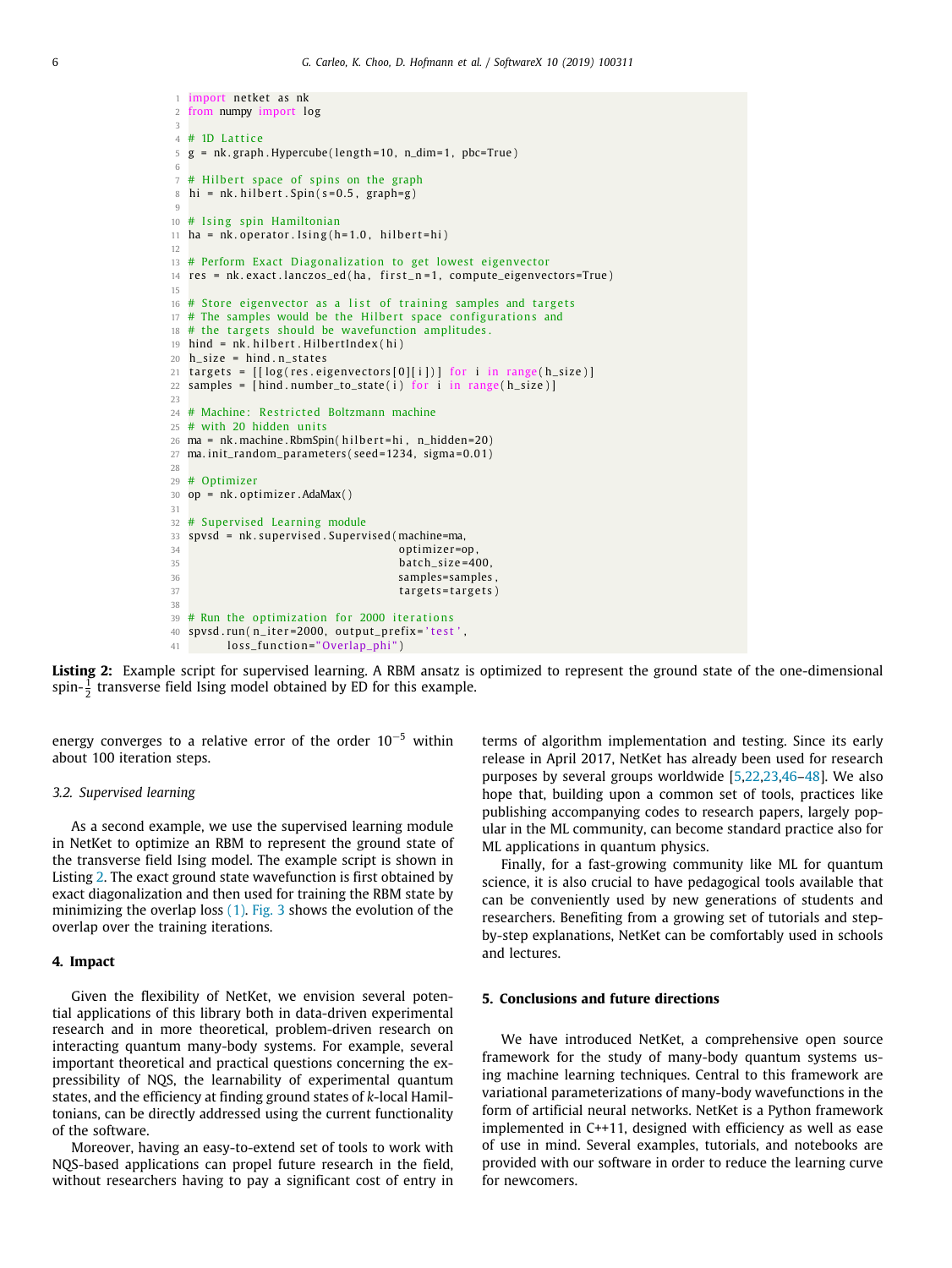The NetKet project is meant to continuously evolve in future releases, welcoming suggestions and contributions from its users. For example, future versions may provide a natural interface with general ML frameworks such as PyTorch [[49\]](#page-7-11) and Tensorflow [[50](#page-7-12)]. On the algorithmic side, future goals include the extension of NetKet to incorporate unitary dynamics [\[11,](#page-6-7) [51](#page-7-13)], convenient Fermionic operators, as well as full support for density-matrix tomography [\[17\]](#page-6-11).

# **Declaration of competing interest**

The authors declare that they have no known competing financial interests or personal relationships that could have appeared to influence the work reported in this paper.

# **Acknowledgments**

We acknowledge support from the Flatiron Institute of the Simons Foundation. J.E.T.S. gratefully acknowledges support from a fellowship through The Molecular Sciences Software Institute under NSF Grant ACI1547580. H.T. is supported by a grant from the Fondation CFM pour la Recherche. S.E. and I.G. are supported by an ERC Advanced Grant QENOCOBA under the EU Horizon2020 program (grant agreement 742102) and the German Research Foundation (DFG) under Germany's Excellence Strategy through Project No. EXC-2111 - 390814868 (MCQST).

This project makes use of other open source software, namely pybind11 [[16](#page-6-10)], Eigen [\[19\]](#page-6-13), nlohmann/json [[21](#page-6-15)], NumPy [[20](#page-6-14)], and SciPy [\[18\]](#page-6-12).

Pre-release versions of NetKet 2.0 have used a Lanczos solver based on the IETL library from the ALPS project [\[52,](#page-7-14)[53](#page-7-15)], which implements a variant of the Lanczos algorithm due to Cullum and Willoughby [[54](#page-7-16)[,55](#page-7-17)].

We further acknowledge discussions with, as well as bug reports, comments, and support from S. Arnold, A. Booth, A. Borin, J. Carrasquilla, C. Ciuti, S. Lederer, Y. Levine, T. Neupert, O. Parcollet, A. Rubio, M. A. Sentef, O. Sharir, M. Stoudenmire, and N. Wies.

#### **References**

- <span id="page-6-0"></span>[1] Carleo G, Cirac I, Cranmer K, Daudet L, Schuld M, Tishby N, Vogt-Maranto L, Zdeborová L. Machine learning and the physical sciences. 2019, [arXiv:](http://arxiv.org/abs/1903.10563) [1903.10563.](http://arxiv.org/abs/1903.10563)
- <span id="page-6-1"></span>[2] Carleo G, Troyer M. Solving the quantum many-body problem with artificial neural networks. Science 2017;355(6325):602–6. [http://dx.doi.org/](http://dx.doi.org/10.1126/science.aag2302) [10.1126/science.aag2302](http://dx.doi.org/10.1126/science.aag2302), URL [http://science.sciencemag.org/content/355/](http://science.sciencemag.org/content/355/6325/602) [6325/602.](http://science.sciencemag.org/content/355/6325/602)
- <span id="page-6-2"></span>[3] Cai Z, Liu J. Approximating quantum many-body wave functions using artificial neural networks. Phys Rev B 2018;97(3):035116. [http://dx.doi.org/10.](http://dx.doi.org/10.1103/PhysRevB.97.035116) [1103/PhysRevB.97.035116,](http://dx.doi.org/10.1103/PhysRevB.97.035116) URL [https://link.aps.org/doi/10.1103/PhysRevB.](https://link.aps.org/doi/10.1103/PhysRevB.97.035116) [97.035116](https://link.aps.org/doi/10.1103/PhysRevB.97.035116).
- <span id="page-6-3"></span>[4] Torlai G, Mazzola G, Carrasquilla J, Troyer M, Melko R, Carleo G. Neural-network quantum state tomography. Nat Phys 2018;14(5):447– 50. <http://dx.doi.org/10.1038/s41567-018-0048-5>, URL [https://doi.org/10.](https://doi.org/10.1038/s41567-018-0048-5) [1038/s41567-018-0048-5.](https://doi.org/10.1038/s41567-018-0048-5)
- <span id="page-6-4"></span>[5] Choo K, Carleo G, Regnault N, Neupert T. Symmetries and manybody excitations with neural-network quantum states. Phys Rev Lett 2018;121:167204. [http://dx.doi.org/10.1103/PhysRevLett.121.167204,](http://dx.doi.org/10.1103/PhysRevLett.121.167204) URL <https://link.aps.org/doi/10.1103/PhysRevLett.121.167204>.
- [6] Glasser I, Pancotti N, August M, Rodriguez ID, Cirac JI. Neural-network quantum states, string-bond states, and chiral topological states. Phys. Rev. X 2018;8:011006. <http://dx.doi.org/10.1103/PhysRevX.8.011006>, URL <https://link.aps.org/doi/10.1103/PhysRevX.8.011006>.
- [7] Kaubruegger R, Pastori L, Budich JC. Chiral topological phases from artificial neural networks. Phys. Rev. B 2018;97:195136. [http://dx.doi.org/10.](http://dx.doi.org/10.1103/PhysRevB.97.195136) [1103/PhysRevB.97.195136,](http://dx.doi.org/10.1103/PhysRevB.97.195136) URL [https://link.aps.org/doi/10.1103/PhysRevB.](https://link.aps.org/doi/10.1103/PhysRevB.97.195136) [97.195136](https://link.aps.org/doi/10.1103/PhysRevB.97.195136).
- <span id="page-6-23"></span>[8] Saito H. Solving the bose-hubbard model with machine learning. J Phys Soc Japan 2017;86(9):093001. <http://dx.doi.org/10.7566/JPSJ.86.093001>.
- <span id="page-6-5"></span>[9] Saito H, Kato M. Machine learning technique to find quantum many-body ground states of bosons on a lattice. J Phys Soc Japan 2018;87(1):014001. [http://dx.doi.org/10.7566/JPSJ.87.014001.](http://dx.doi.org/10.7566/JPSJ.87.014001)
- <span id="page-6-6"></span>[10] Czischek S, Gärttner M, Gasenzer T. Quenches near ising quantum criticality as a challenge for artificial neural networks. Phys. Rev. B 2018;98:024311. <http://dx.doi.org/10.1103/PhysRevB.98.024311>, URL [https://link.aps.org/doi/10.1103/PhysRevB.98.024311.](https://link.aps.org/doi/10.1103/PhysRevB.98.024311)
- <span id="page-6-7"></span>[11] Jónsson B, Bauer B, Carleo G. Neural-network states for the classical simulation of quantum computing. 2018, [arXiv:1808.05232,](http://arxiv.org/abs/1808.05232) URL [http:](http://arxiv.org/abs/1808.05232) [//arxiv.org/abs/1808.05232](http://arxiv.org/abs/1808.05232).
- <span id="page-6-8"></span>[12] Hartmann MI, Carleo G. Neural-network approach to dissipative quantum many-body dynamics. Phys Rev Lett 2019;122:250502. [http://dx.doi.](http://dx.doi.org/10.1103/PhysRevLett.122.250502) [org/10.1103/PhysRevLett.122.250502](http://dx.doi.org/10.1103/PhysRevLett.122.250502), URL [https://link.aps.org/doi/10.1103/](https://link.aps.org/doi/10.1103/PhysRevLett.122.250502) [PhysRevLett.122.250502.](https://link.aps.org/doi/10.1103/PhysRevLett.122.250502)
- [13] Yoshioka N, Hamazaki R. Constructing neural stationary states for open quantum many-body systems. Phys Rev B 2019;99(21):214306. [http://dx.](http://dx.doi.org/10.1103/PhysRevB.99.214306) [doi.org/10.1103/PhysRevB.99.214306,](http://dx.doi.org/10.1103/PhysRevB.99.214306) URL [https://link.aps.org/doi/10.1103/](https://link.aps.org/doi/10.1103/PhysRevB.99.214306) [PhysRevB.99.214306](https://link.aps.org/doi/10.1103/PhysRevB.99.214306).
- [14] Nagy A, Savona V. Variational quantum monte carlo method with a neural-network ansatz for open quantum systems. Phys Rev Lett 2019;122(25):250501. <http://dx.doi.org/10.1103/PhysRevLett.122.250501>, URL <https://link.aps.org/doi/10.1103/PhysRevLett.122.250501>.
- <span id="page-6-9"></span>[15] Vicentini F, Biella A, Regnault N, Ciuti C. Variational neural-network ansatz for steady states in open quantum systems. Phys Rev Lett 2019;122(25):250503. <http://dx.doi.org/10.1103/PhysRevLett.122.250503>, URL <https://link.aps.org/doi/10.1103/PhysRevLett.122.250503>.
- <span id="page-6-10"></span>[16] [Jakob W, Rhinelander J, Moldovan D. Pybind11 – seamless operability](http://refhub.elsevier.com/S2352-7110(19)30097-4/sb16) [between c++11 and python. 2019.](http://refhub.elsevier.com/S2352-7110(19)30097-4/sb16)
- <span id="page-6-11"></span>[17] Torlai G, Melko RG. Latent space purification via neural density operators. Phys Rev Lett 2018;120(24):240503. [http://dx.doi.org/10.1103/PhysRevLett.](http://dx.doi.org/10.1103/PhysRevLett.120.240503) [120.240503,](http://dx.doi.org/10.1103/PhysRevLett.120.240503) URL <https://link.aps.org/doi/10.1103/PhysRevLett.120.240503>.
- <span id="page-6-12"></span>[18] Jones E, Oliphant T, Peterson P, et al. SciPy: Open source scientific tools for Python. 2001, URL [http://www.scipy.org/.](http://www.scipy.org/) [Online; Accessed 5 July 2019]. [19] [Guennebaud G, Jacob B, et al. Eigen v3. 2010.](http://refhub.elsevier.com/S2352-7110(19)30097-4/sb19)
- <span id="page-6-14"></span><span id="page-6-13"></span>[20] Oliphant T. NumPy: A Guide to NumPy. USA: Trelgol Publishing; 2006, URL <https://www.numpy.org/>.
- <span id="page-6-15"></span>[21] [Lohmann N, et al. JSON for modern C++. GitHub Repository 2019.](http://refhub.elsevier.com/S2352-7110(19)30097-4/sb21)
- <span id="page-6-16"></span>[22] McBrian K, Carleo G, Khatami E. Ground state phase diagram of the onedimensional bose-Hubbard model from restricted Boltzmann machines. [arXiv:1903.03076](http://arxiv.org/abs/1903.03076).
- <span id="page-6-17"></span>[23] Choo K, Mezzacapo A, Carleo G. Quantum Chemistry with Neural-Network Quantum States [in preparation].
- <span id="page-6-18"></span>[24] Manousakis E. The spin- $\frac{1}{2}$  heisenberg antiferromagnet on a square lattice and its application to the cuprous oxides. Rev Modern Phys 1991;63:1– 62. [http://dx.doi.org/10.1103/RevModPhys.63.1,](http://dx.doi.org/10.1103/RevModPhys.63.1) URL [https://link.aps.org/](https://link.aps.org/doi/10.1103/RevModPhys.63.1) [doi/10.1103/RevModPhys.63.1.](https://link.aps.org/doi/10.1103/RevModPhys.63.1)
- <span id="page-6-19"></span>[25] Becca F, Sorella S. Quantum Monte Carlo Approaches for Correlated Systems. first ed. Cambridge University Press; 2017, [http://dx.doi.org/10.](http://dx.doi.org/10.1017/9781316417041) [1017/9781316417041](http://dx.doi.org/10.1017/9781316417041).
- <span id="page-6-20"></span>[26] White SR. Density matrix formulation for quantum renormalization groups. Phys Rev Lett 1992;69(19):2863–6. [http://dx.doi.org/10.1103/physrevlett.](http://dx.doi.org/10.1103/physrevlett.69.2863) [69.2863](http://dx.doi.org/10.1103/physrevlett.69.2863).
- [27] Rommer S, Östlund S. Class of ansatz wave functions for one-dimensional spin systems and their relation to the density matrix renormalization group. Phys Rev B 1997;55(4):2164–81. [http://dx.doi.org/10.1103/](http://dx.doi.org/10.1103/physrevb.55.2164) [physrevb.55.2164](http://dx.doi.org/10.1103/physrevb.55.2164).
- <span id="page-6-21"></span>[28] Schollwöck U. The density-matrix renormalization group in the age of matrix product states. Ann Physics 2011;326(1):96–192. [http://dx.doi.org/](http://dx.doi.org/10.1016/j.aop.2010.09.012) [10.1016/j.aop.2010.09.012.](http://dx.doi.org/10.1016/j.aop.2010.09.012)
- <span id="page-6-22"></span>[29] Hinton GE. Reducing the dimensionality of data with neural networks. Science 2006;313(5786):504–7. <http://dx.doi.org/10.1126/science.1127647>.
- <span id="page-6-24"></span>[30] LeCun Y, Bengio Y, Hinton GE. Deep learning. Nature 2015;521(7553):436– 44. [http://dx.doi.org/10.1038/nature14539.](http://dx.doi.org/10.1038/nature14539)
- <span id="page-6-25"></span>[31] Goodfellow I, Bengio Y, Courville A, Deep Learning, MIT Press: 2016.
- <span id="page-6-26"></span>[32] Gu J, Wang Z, Kuen J, Ma L, Shahroudy A, Shuai B, Liu T, Wang X, Wang G, Cai J, Chen T. Recent advances in convolutional neural networks. Pattern Recognit 2018;77:354–77. <http://dx.doi.org/10.1016/j.patcog.2017.10.013>, URL <http://www.sciencedirect.com/science/article/pii/S0031320317304120>.
- <span id="page-6-27"></span>[33] Nair V, Hinton GE. Rectified linear units improve restricted Boltzmann machines. In: Proceedings of the 27th international conference on machine learning. 2010. p. 807–14. URL [http://www.icml2010.org/papers/432.pdf.](http://www.icml2010.org/papers/432.pdf)
- <span id="page-6-28"></span>[34] LeCun Y, Bottou L, Orr GB, Müller K. Efficient BackProp. In: Neural Networks: Tricks of the Trade. second ed.. 2012, p. 9–48. [http://dx.doi.](http://dx.doi.org/10.1007/978-3-642-35289-8_3) [org/10.1007/978-3-642-35289-8\\_3](http://dx.doi.org/10.1007/978-3-642-35289-8_3).
- <span id="page-6-29"></span>[35] [Duchi J, Hazan E, Singer Y. Adaptive subgradient methods for online](http://refhub.elsevier.com/S2352-7110(19)30097-4/sb35) [learning and stochastic optimization. J Mach Learn Res 2011;12\(Jul\):2121–](http://refhub.elsevier.com/S2352-7110(19)30097-4/sb35) [59.](http://refhub.elsevier.com/S2352-7110(19)30097-4/sb35)
- <span id="page-6-30"></span>[36] Kingma DP, Ba J. Adam: A method for stochastic optimization. 2014, CoRR abs/1412.6980. [arXiv:1412.6980,](http://arxiv.org/abs/1412.6980) URL <http://arxiv.org/abs/1412.6980>.